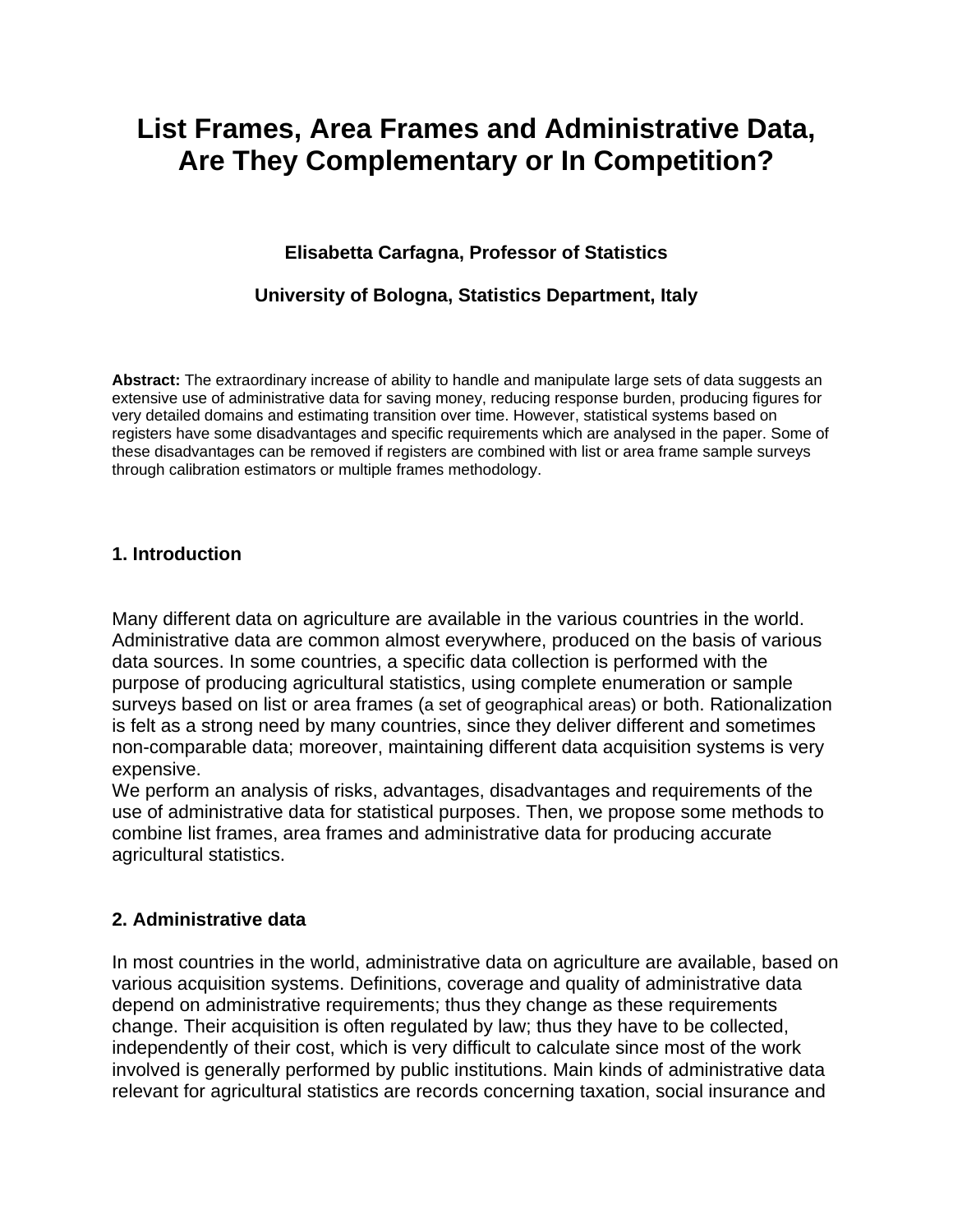subsidies. These data are traditionally used for updating a list created by a census. The result is a sampling frame to carry out sample surveys in the period between two successive censuses (most often 4 to 10 years).

The extraordinary increase of ability to handle and manipulate large sets of data, the capacity of some administrative departments to collect data through the web (that allows a very fast data acquisition in standard form) and budget constrains have suggested to explore the possibility to use administrative data more extensively and even to produce statistics through direct tabulation of administrative data.

## **3. Administrative data versus sample surveys**

A statistical system based on administrative data allows to save money and to reduce response burden. It has also advantages that are typical of complete enumeration, such as producing figures for very detailed domains (not only geographical) and estimating transition over time. In fact, statistical units in a panel sample tend to abandon a survey after a while and comparison over time becomes difficult; whilst units are interested or obliged to deliver administrative data.

Various countries in the world are moving from a sample based statistical system to a register based one, where a register is a complete list of objects belonging to a defined objects set and with identification variables that allow to update the register itself.

When a sample survey is performed, first of all, the population is identified, then a decision is taken about: the parameters to be estimated (for the variables of interest and for specific domains) and the levels of accuracy to be reached, taking into account budget constrains.

When statistics are produced on the basis of registers, the procedure is completely different, since data have already been collected. Sometimes objects in the registers are partly the statistical units of the population for which statistics have to be produced and partly something else; thus evaluating under-coverage of registers is difficult.

# **4. Direct tabulation of administrative data**

Two interesting studies (Selander *et al*., 1998 and Wallgren and Wallgren, 1999) were financed jointly by Statistics Sweden and Eurostat. They explored the possibility of producing statistics on crops and livestock through the integrated administrative and control system (IACS, created for European agricultural subsidies) and other administrative data. After a comparison of IACS data with an updated list of farms, the first study came to the following conclusion: "The IACS register is generally not directly designed for statistical needs. The population that applies for subsidies does not correspond to the population of farms which should be investigated. Some farms are outside IACS and some farms are inside this system but do not provide complete information for statistical needs, Supplementary sample surveys must be performed, or the statistical system will produce biased results. To be able to use IACS data for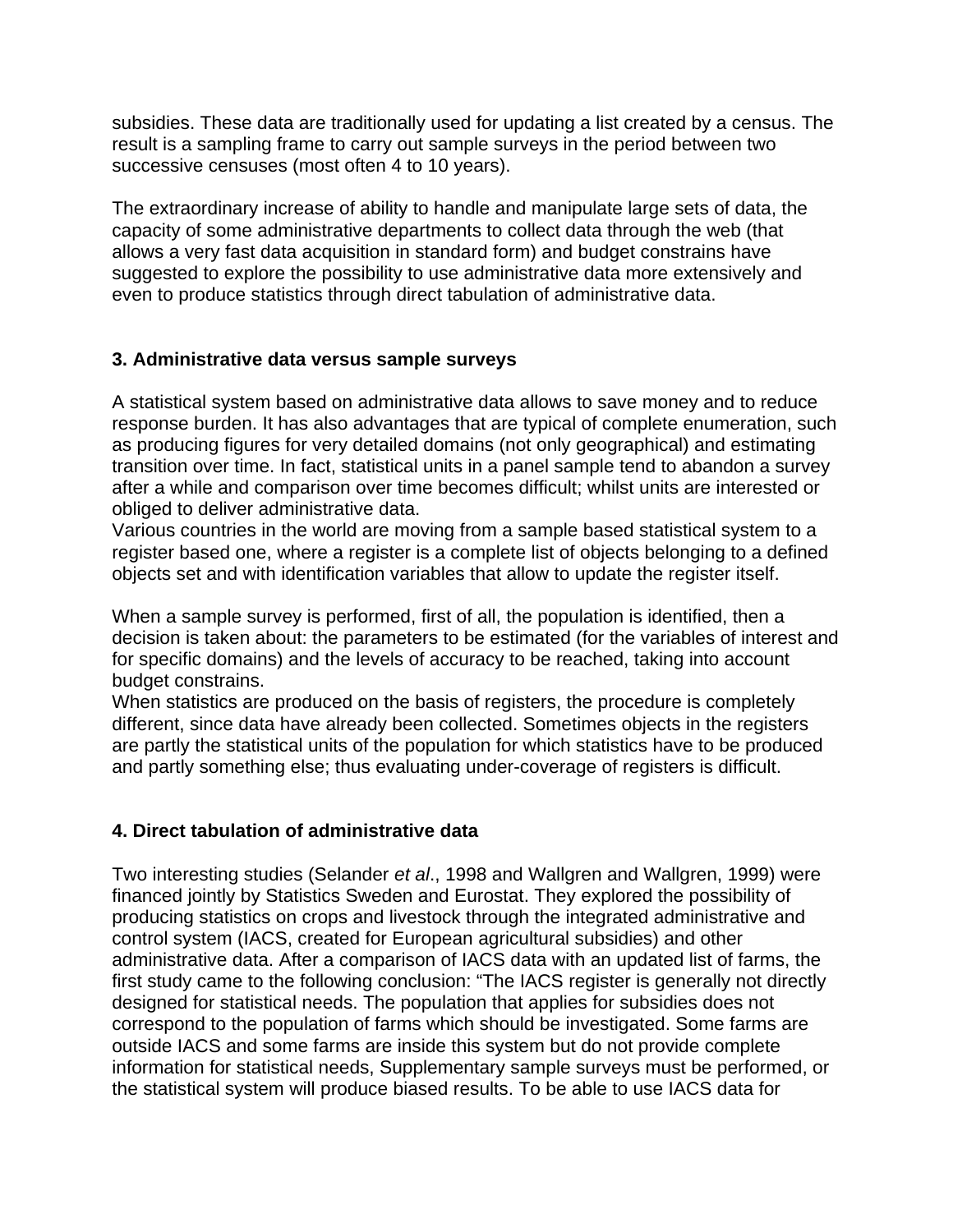statistical production the base should be a Farm Register with links to the IACS register."

## *4.1. Disadvantages of direct use of administrative data*

When administrative data are used for statistical purposes, the first problem to face is that information acquired is not exactly the one needed, since questionnaires are designed for specific administrative purposes. Statistical and administrative purposes require different kinds of data to be collected and different acquisition methods (which strongly influence the quality of data). Strict interaction between statisticians and administrative departments is essential, although it's not a guaranty that the problem will be solved.

For example, if all the detailed information needed for producing statistics on main crops is acquired through IACS questionnaires, they become very long and complicated and the risk of collecting bad quality data becomes high. Moreover, the acquisition date of IACS data does not allow to collect information concerning yields; thus, an alternative data source is needed for estimating these important parameters.

Administrative data are not collected for pure statistical purposes, with the guaranty of confidentiality and avoiding to use data for other purposes, unless they are aggregated. Administrative data are collected for specific purposes which are very relevant for the respondent such as subsidies or taxation and so on. On one side, this relevance should guaranty accurate answers and high quality of data; on the other, specific interests of respondents can generate biased answers.

For example, IACS declarations have a clear aim; thus applicants devote much attention to records concerning crops with subsides based on surface, due to the controls that are performed, and less attention to surfaces of other crops. Non clear dynamics can be generated by these controls, since some farmers may decide not to apply for crops with subsides, others may tend to underestimate the surfaces to avoid risks and consequences of controls and others may inflate their declarations, hoping not to be submitted to control.

#### *4.2. Quality control in sample surveys and registers*

A pillar of sampling theory is that, when a sample survey is carried out, much care can be devoted to the collection procedure and to data quality control, since a limited amount of data is collected; thus, non sampling errors can be limited. At the same time, sampling errors can be reduced adopting efficient sample designs. The result is that, often, very accurate estimates can be produced with limited amount of data.

The register approach is the opposite: a huge amount of data is collected for other purposes and sometimes a sample of those data is controlled to apply sanctions and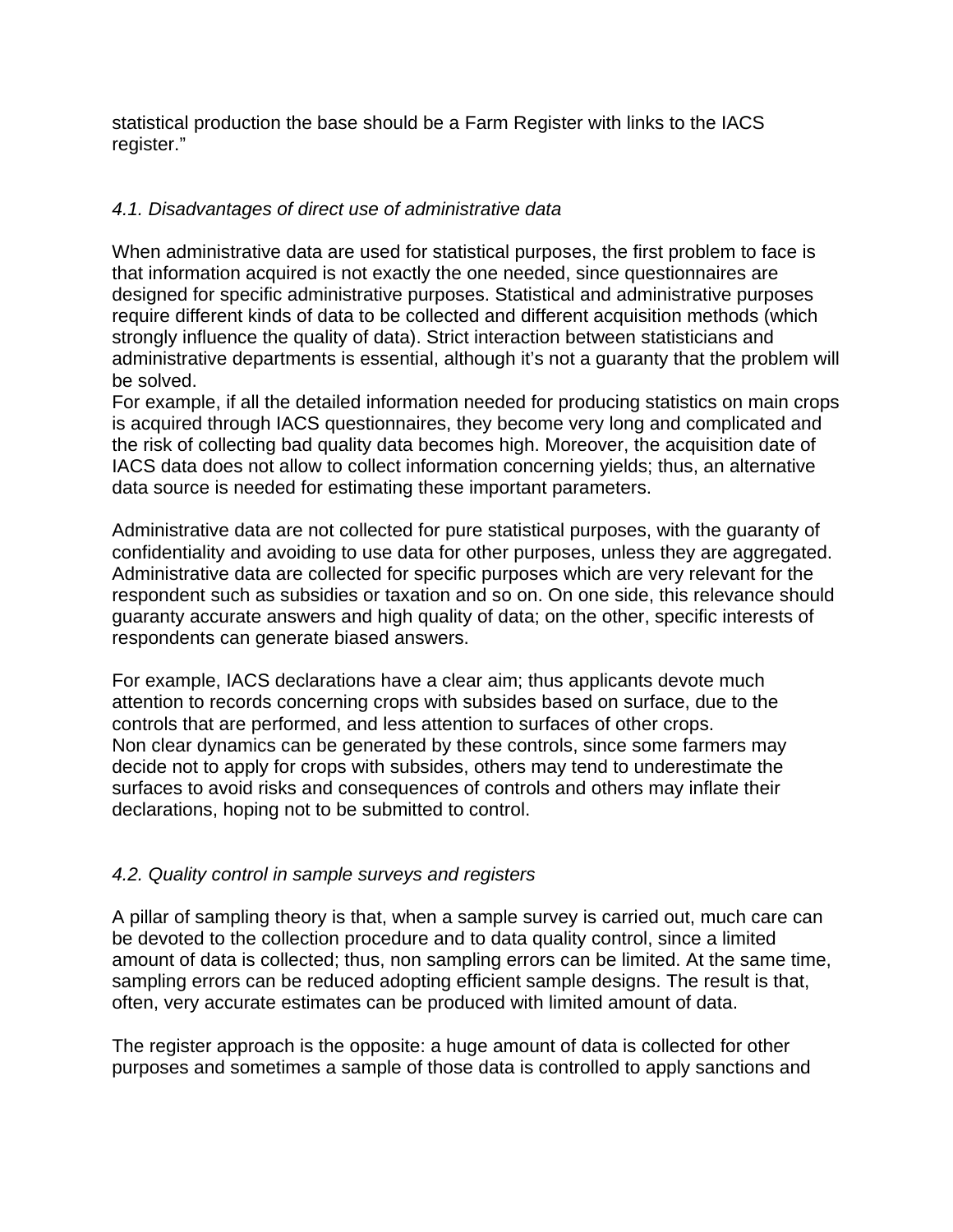not for evaluating data quality or understanding what can be misleading in the questionnaire and so on.

## *4.3. Coverage problems of registers*

Mentioned studies made an analysis of record linkage results using IACS records and a list of farms created by the census and updated. The telephone number allowed to identify 64.1% of objects in the list of farms and 72.0% of objects in IACS; much better results were achieved associating also other identification variables, such as organisation numbers (BIN) and personal identification numbers (PIN): 85.4% of objects in the list of farms and 95.5% of objects in IACS. However, only 86.6% of objects in IACS and 79% of objects in the list of farms have a one to one match, others have a one to many or many to many match and 4.5% of IACS objects and 14.6 of objects in the list of farms have non match at all.

A comparison of IACS data with estimates derived form a survey of farms has shown that incompleteness of data delivered by some applicants inflates the risk of bias for some crops. In Sweden, they have estimated that for crops with subsidies based on surface and for other crops which are generally cultivated by the same farms, the bias is low, but for other crops it can be about 20%.

Moreover, comparability over time is strongly influenced by the change of the level of coverage in the different years and can give misleading results.

# **5. Errors in administrative data**

Estimation of parameters has a meaning only if the reference population is well defined; while, in most cases, registers are constituted by a series of elements which cannot be considered as belonging to the same population from a statistical viewpoint. For instance, applicant for IACS are not necessarily holders. Therefore, producing statistics about the population of farms requires a very good record linkage process for evaluating coverage problems (see W. Winkler 1995 for a detailed analysis of record matching methods and problems).

Direct tabulation from a register is suggested for a specific variable if the sum of values for that variable presented by all the objects in the register is an unbiased estimator of the total for this variable. This estimator is applied to data affected by errors, since some objects can present inflated values, some others can have the opposite problem; then, some objects that are in the register should not be included and others which are not included should be in the register.

For example, let's consider IACS declarations for a crop *c*; these data are affected by commission errors (some parcels declared as covered by crop *c* are covered by another crop or their surface is inflated) and omission errors (some parcels covered by crop *c* are not included in IACS declarations or their surface is less than the true). If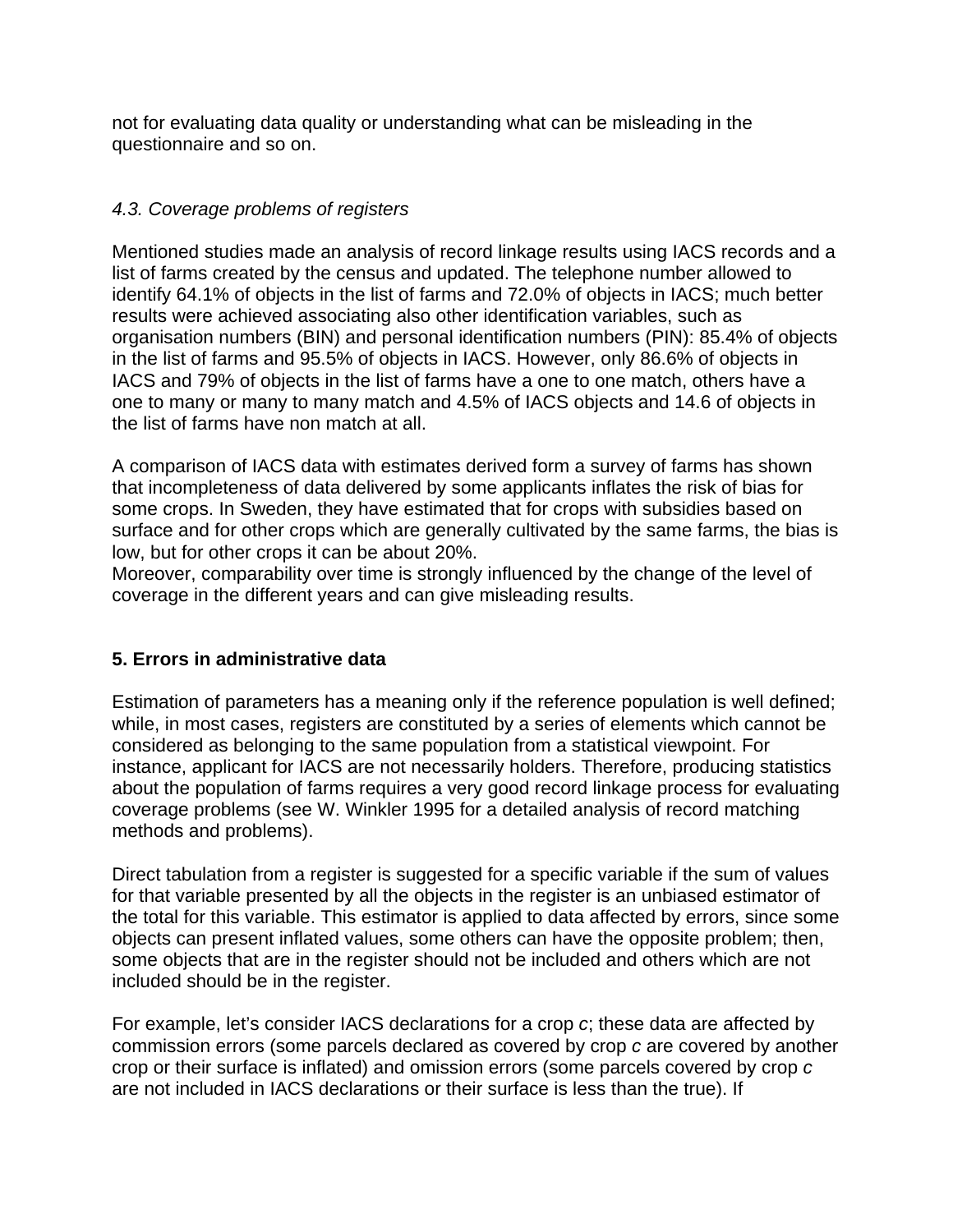commission and omission errors compensate, the sum of declaration for crop *c* is an unbiased estimator of the surface of this crop.

# *5.1. Quality control of IACS data*

An evaluation of commission errors can be made through a quality control on a probabilistic sample of the declarations. Quality control of IACS data is performed every year on the ground on a sample of declarations.

In 2003, at Italian level, for ten controlled crops (or groups of crops) the error was 48,591 ha, 3.9% of controlled surface (1,270,639 ha). For an important crop like durum wheat (national declared surface 1,841,230 ha), 23,314 controls were performed, corresponding to a controlled surface of 347,475 ha (19% of declared surface) and the error was 12,223 ha, 3.5% of controlled surface.

The situation is very different for other crops, such as leguminous, for which the error is 1,052 ha, 16% of controlled surface (6,568 ha). Moreover, if we consider specific geographic domains, for example the area of six provinces out of nine in Sicily, the error for durum wheat in 2000 was 16% of controlled surface.

We cannot say that, at a national level, commission errors for durum wheat amount to 3.9% and reduce the total surface of this percentage for eliminating an upwards bias, because sample selection of IACS quality control is purposive, since its aim is detecting irregularities and not estimating the level of commission errors, thus it tends to be an overestimate of commission errors.

It's evident that quality control is performed for different purposes for statistical surveys and administrative registers and thus gives different results that should not be confused.

# **6.Commission and omission errors**

A possibility to estimate commission and omission errors is given by the study carried out by Consorzio ITA (AGRIT 2000) in Italian Puglia and Sicily regions for durum wheat in 2000. In both regions, an area frame sample survey based on segments with permanent physical boundaries was executed. ITA estimates of durum wheat surfaces were 435,487.3 ha in Puglia, with a coefficient of variation (CV) of 4.8% and 374,658.6 ha in Sicily (CV 5.9%).

Then, for each segment, the surface of durum wheat deriving from the declarations was computed and resulting estimates (IACS estimates) were compared with ITA estimates. IACS estimates where smaller than ITA ones (6.9% less in Puglia and 16.0% in Sicily). Also the sum of IACS declarations (IACS data) was smaller than ITA estimates (10.4% less in Puglia and 12.2% in Sicily).

Parcels declared covered by durum wheat were identified on each sample segment. For some of these parcels, declared surfaces equalled surfaces detected on the ground by the area sample survey; for others, there was a more or less relevant difference. Finally,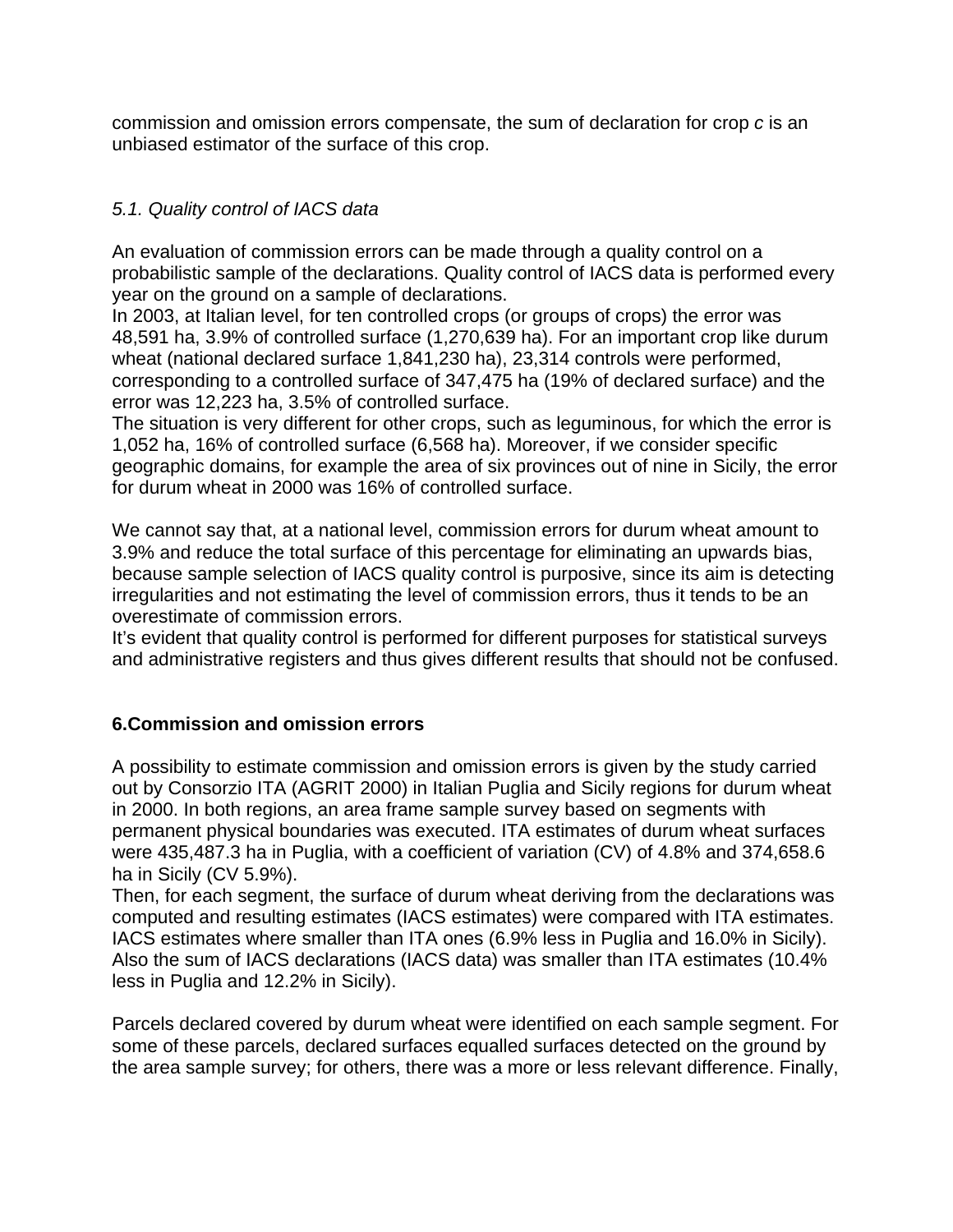these differences were expanded to the universe and estimates of commission errors were produced: 7.8% of the sum of declarations in Puglia and 8.4% in Sicily. A comparison with ITA estimates suggests the presence of a relevant omission error, that is about 13.9% of ITA estimate in Puglia and 23.3% in Sicily). So high levels of omission error are probably due partly to incorrect declarations and partly to farmers who did not apply.

When data collection is performed for purposes different from pure statistical knowledge and a quality control devoted to identification of irregularities is carried out, declarations can be influenced by complex dynamics, which are difficult to foresee and can produce a bias. Consider that durum wheat is one of the crops with subsidy based on surface, thus considered reliable by mentioned Swedish studies.

Described study also suggests that data for small domains produced by registers can be unreliable due to different dynamics in different domains.

# **7. Alternatives to direct tabulation**

An approach for reducing the risk of bias due to under-coverage of registers and, at the same time, avoiding double data acquisition is sampling farms from a complete and updated list and performing record linkage with the register for capturing register data corresponding to farms selected from the list. If the register is considered unreliable for some variables, related data have to be collected through interviews as well as data not found in the register due to record linkage difficulties

#### *7.1. Matching different registers*

Countries with a highly developed system of registers can capture data from the different registers to make comparisons, to validate some data with some others and to integrate them. Of course, very good identification variables and a very sophisticated record linkage system are needed.

Main registers used are the annual income verifications in which all employers give information on wages paid to all persons employed, the register of standardised accounts (based on annual statements from all firms), the VAT register (based on VAT declarations from all firms), the vehicle register (vehicles owned by firms and persons). The combined use of these registers improves the coverage of the population and data quality trough comparison of data in the different registers and allows to describe the socio-economic situation of rural households. However, it doesn't solve all problems connected with under-coverage and incorrect declaration.

The statistical methodological work to be done for using multiple administrative sources is very heavy (see Wallgren and Wallgren, 1999): editing of data, handling of missing objects and missing values, linking and matching, creating derived objects and variables.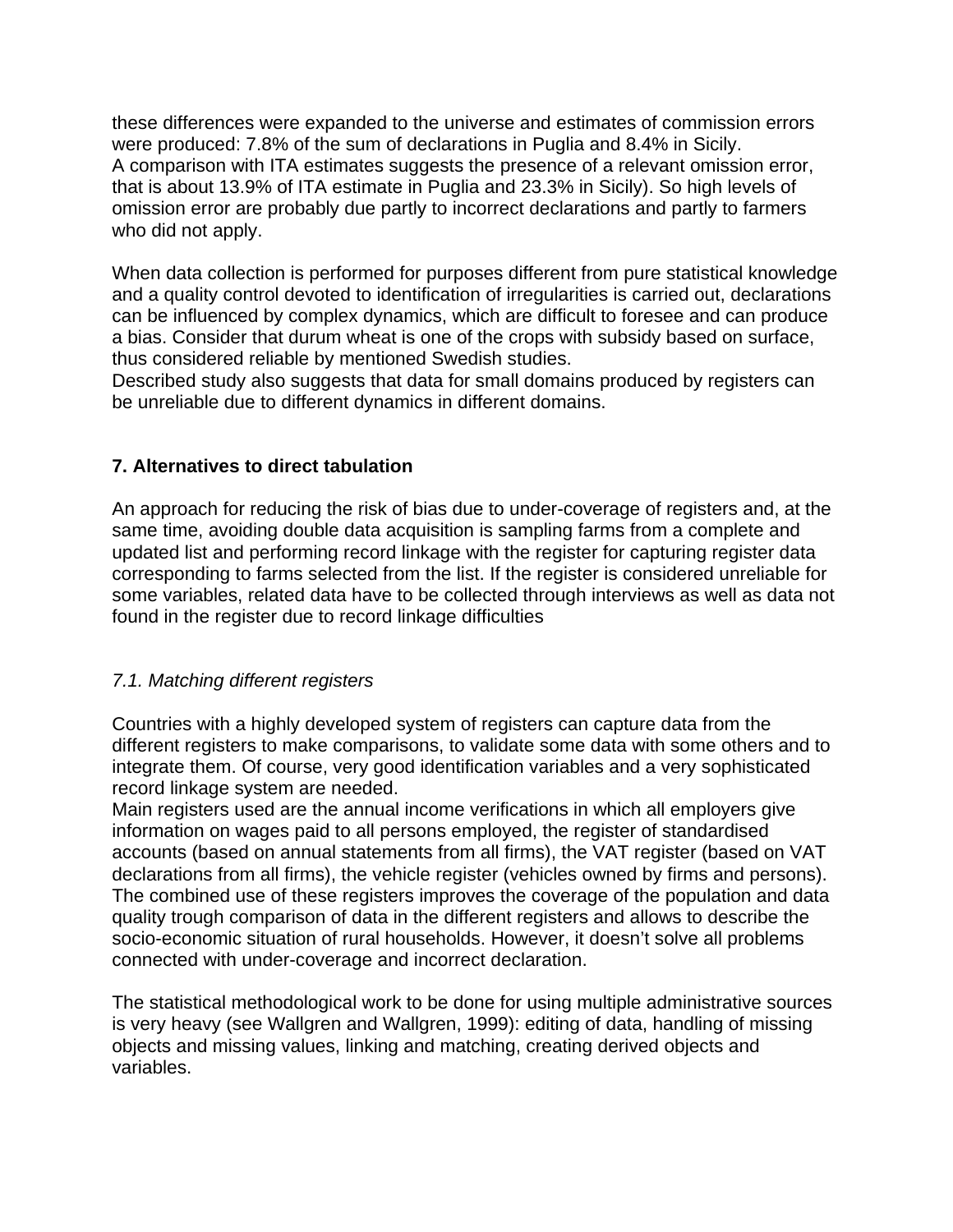Then, the work to be done for quality assurance is: contacts with suppliers of data, checking of received data, causes and extant of missing objects and values, imputation, causes and extent of mismatch, evaluating objects and variables and reporting inconsistencies between registers, reporting deficiencies in metadata, carrying out register maintenance surveys.

All this is a considerable amount of work, since it has to be performed on the whole registers and its cost is not calculated; moreover, the effect of mismatch or imperfect match or statistical match on statistical estimates is not evaluated.

# **8. Calibration estimators**

A completely different way of taking advantage of registers is the following: the statistical system is based on a probabilistic sample survey with data collected for statistical purposes whose efficiency is improved by the use of register data as auxiliary variable in calibration estimators Deville and Särndal (1992).

Improved efficiency allows to reach the same precision reducing sample size, survey costs and response burden

Consorzio ITA (AGRIT 2000) used IACS data as auxiliary variable in a regression estimator (a kind of calibration estimator). Coefficient of variation (CV) of estimates was reduced from 4.8% to 1.3% in Puglia and from 5.9% to 3.0% in Sicily. Consider that Landsat TM remote sensed data used as auxiliary variable allowed a reduction of CVs in Puglia to 2.7% and in Sicily to 5.6% (for cost efficiency of remote sensing data see Carfagna 2001b).

When available registers are highly correlated with the variables for which parameters have to be estimated, described approach has many advantages:

- 1. register data are included in the estimation procedure thus different data are conciliated in one datum;
- 2. allows a strong reduction of the sample size and thus of survey costs and of respondent burden;
- 3. if the sampling frame is complete and without duplications there is no risk of under-coverage;
- 4. data are collected for pure statistical purposes; thus are not influenced and corrupted by administrative purposes.

Disadvantages are that costs and respondent burden are higher than when direct tabulation is performed. A detailed comparison should be made with the costs of a procedure using multiple administrative sources and sample surveys for maintaining registers.

Another disadvantage is the difficulty to produce reliable estimates for small domains, since this approach assumes a small sample size; thus, just few sample units are allocated in small domains and corresponding estimates tend to be unreliable; small area estimation methods should be applied.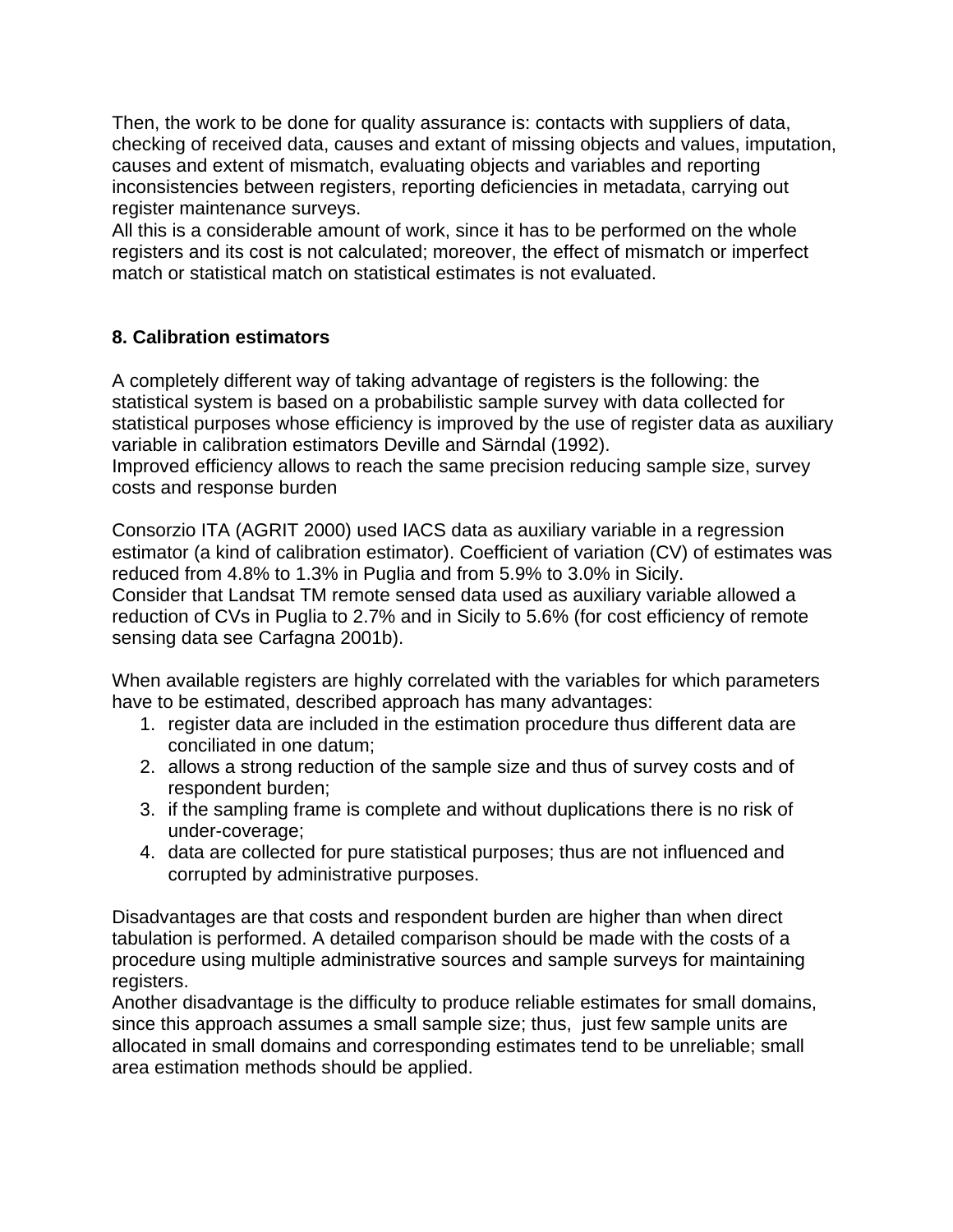#### **9. Combined use of different frames**

When various incomplete registers are available and information included in their records cannot be directly used for statistics, a sample survey has to be designed. Most often, administrative data are used for creating one single sampling frame, although on the basis of two or more lists. This approach should be undertaken only if the different lists contribute with essential information to complete the frame and the record matching gives extremely reliable results; otherwise, the frame will be still incomplete and with many duplications.

An alternative approach is treating these registers as multiple incomplete lists from which separate samples can be selected for sample surveys. Then, a two-stage estimator can be adopted, that is an estimator that combines estimates calculated on non-overlapping sample units belonging to the different frames with estimates calculated on overlapping sample units.

This ways of treating different lists does not require record matching of listing units of the different lists. Some two-stage estimators need the identification of identical units only in the overlap samples and some others have been developed for cases in which these units cannot be identified (see Hartley 1962, 1974 and Fuller and Burmeister 1972). Completeness assumption has to be made: every unit in the population of interest should belong to at least one of the frames

# *9.1 Estimation of a total*

For simplicity, let us consider the case of two frames (*A* and *B*), both incomplete and with some duplications, which together cover the whole population. The frames *A* and *B* generate three (22 -1) mutually exclusive domains: *a* (units in *A* alone), *b* (units in *B* alone), *ab* (units in both *A* and *B*).  $N_A$  and  $N_B$  are the frames sizes,  $N_A$ ,  $N_b$  and  $N_{ab}$  are the domains sizes.

The three domains cannot be sampled directly since we don't know which units belong to each domain and samples of sizes  $n_A$  and  $n_B$  have to be selected from frames A and

*B*. Thus  $n_{a}$ ,  $n_{ab}^A$ ,  $n_{ab}^B$  and  $n_b$  (the subsamples of  $n_A$  and  $n_B$  respectively which fall into the domains *a*, *ab* and *b*) are random numbers and a post-stratified estimator has to be adopted for the population total.

For simple random sampling in both frames, in case all the domain sizes are known, a post-stratified estimator of the population total is the following:

$$
\hat{Y} = N_a \overline{y}_a + N_{ab} (p \overline{y}_{ab}^A + q \overline{y}_{ab}^B) + N_b \overline{y}_b, \qquad (1)
$$

where p and q are non-negative numbers with  $p + q = 1$ ;  $\bar{y}_q$  and  $\bar{y}_b$  denote the respective sample means of domains *a* and *b*; finally,  $\bar{y}_{ab}^A$  and  $\bar{y}_{ab}^B$  are the sample means of domain *ab*, relative, respectively, to subsamples  $n_{ab}^A$  and  $n_{ab}^B$ .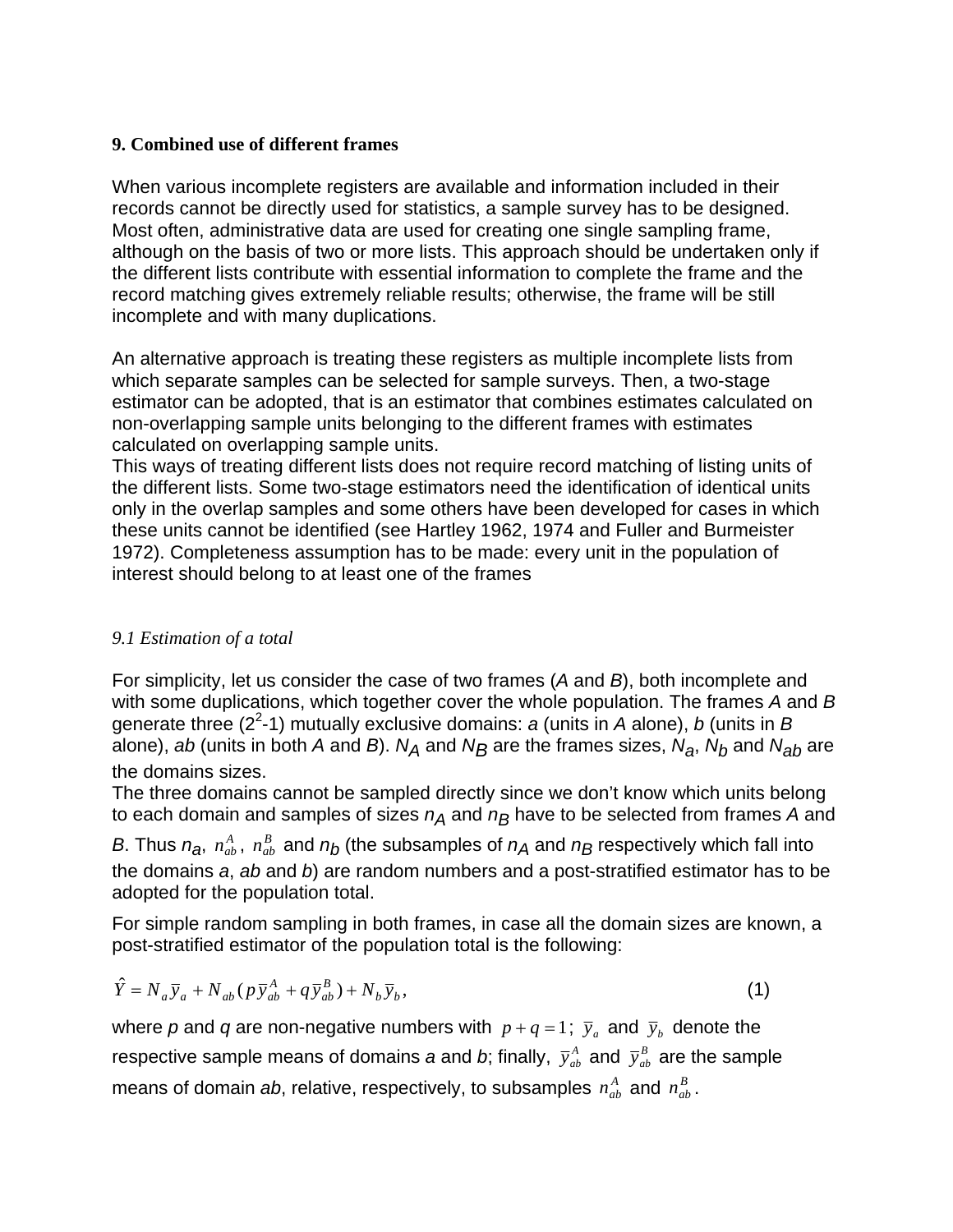## $N_a \bar{y}_a$  is an estimate of the incompleteness of frame *B*.

#### *9.2 Accuracy of estimates*

Hartley (1962) proposed to use the variance for proportional allocation in stratified sampling as approximation of the variance of the post-stratified estimator of the population total  $\hat{Y}$  with simple random sampling in the two frames (ignoring finite population corrections):

$$
Var(\hat{Y}) \approx \frac{N_A^2}{n_A} \Big[ \sigma_a^2 (1 - \alpha) + p^2 \sigma_{ab}^2 \alpha \Big] + \frac{N_B^2}{n_B} \Big[ \sigma_b^2 (1 - \beta) + q^2 \sigma_{ab}^2 \beta \Big],
$$
 (2)

where  $\sigma_a^2$   $\sigma_b^2$  and  $\sigma_{ab}^2$  are the population variances within the three domains, moreover  $\alpha = N_{ab}/N_A$  and  $\beta = N_{ab}/N_B$ .

Under a linear cost function, the values for  $n_A/N_A p$ , and  $n_B/N_B$  minimising the estimator variance can be determined (see Hartley, 1962).

The knowledge of the domain sizes is a very restrictive assumption that is seldom verified. Often, domain sizes are only approximately known, due to the use of out of date information and lists, that makes difficult to determine whether a unit belongs to any other frame. In such a case, the estimator of the population total given in equation (1) is biased and the bias remains constant as the sample size increases. Many estimators that do not need domain sizes were proposed by Hartley (1962), Lund (1968) and Fuller and Burmeister (1972).

#### **10. Complex sample designs**

Generally, complex designs are adopted in the different frames to improve efficiency and this affects the estimators. Hartley (1974) and Fuller and Burmeister (1972) considered the case in which at least one of the samples is selected by a complex design, such as stratified or multistage sampling.

Skinner and Rao (1996) proposed alternative estimators under complex designs where the same weights are used for all the variables. Particularly, they modified the estimator suggested by Fuller and Burmeister for simple random sampling in the two frames, in order to achieve design consistency under complex designs, while retaining the property of being a linear combination of observations and having a simple form.

From a general viewpoint, whatever the sample design in the two frames, using the Horvitz-Thompson estimators of the totals of the different domains, the estimator of the population total is given by:

*b B*  $\hat{Y} = \hat{Y}_a + p\,\hat{Y}_{ab}^A + q\,\hat{Y}_{ab}^B + \hat{Y}_b$ . (3)

When sample selection is independent in the two frames, the following covariances are zero: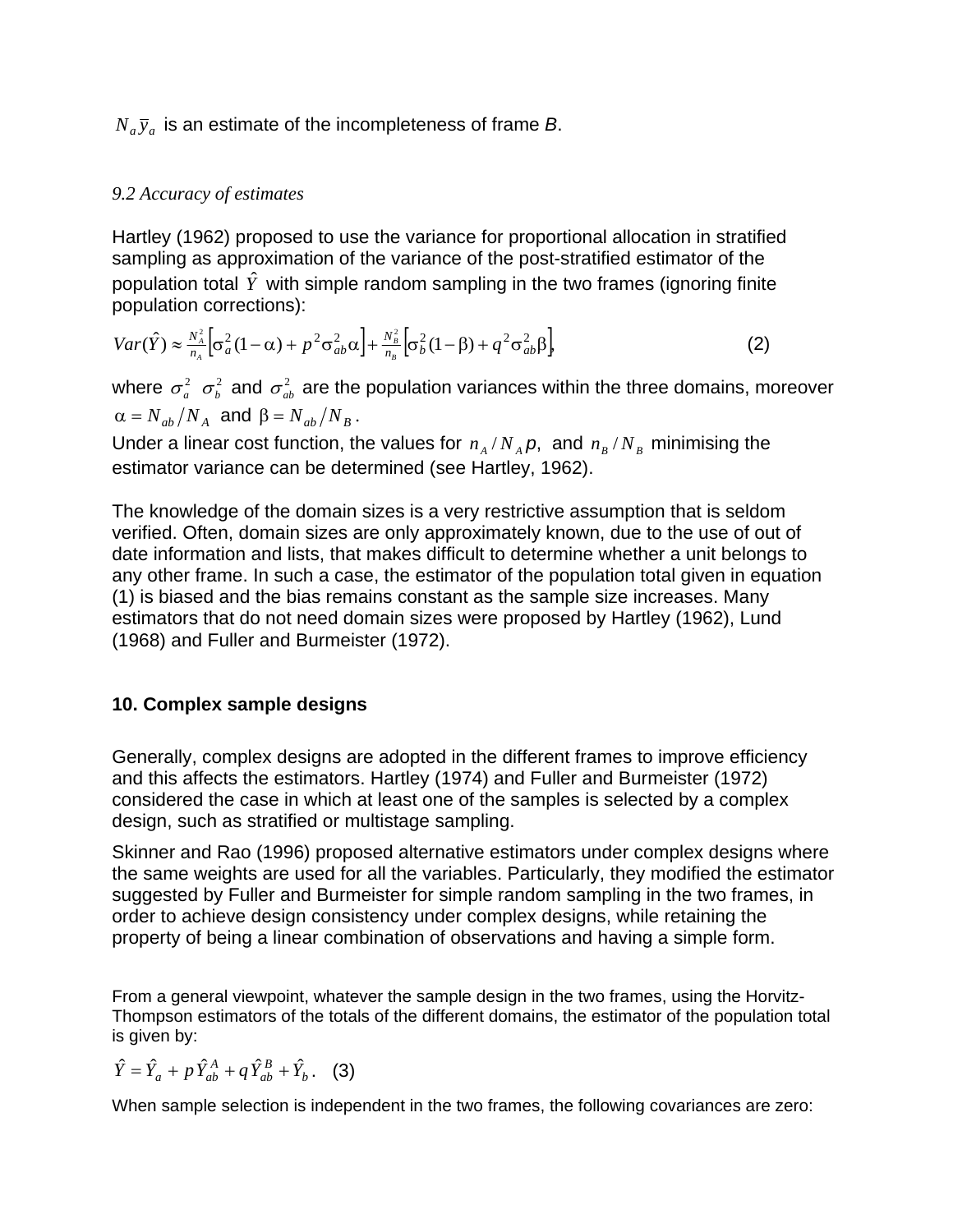$$
Cov(\hat{Y}_a, \hat{Y}_b), Cov(\hat{Y}_a, \hat{Y}_{ab}^B); Cov(\hat{Y}_b, \hat{Y}_{ab}^A); Cov(\hat{Y}_{ab}^A, \hat{Y}_{ab}^B),
$$
 (4)  
and the variance of population total in equation (3) is:  

$$
Var(\hat{Y}) = Var(\hat{Y}_a) + p^2Var(\hat{Y}_{ab}^A) + (1-p)^2Var(\hat{Y}_{ab}^B) + Var(\hat{Y}_b) +
$$

$$
+ 2pCov(\hat{Y}_a, \hat{Y}_{ab}^A) + 2(1-p)Cov(\hat{Y}_b, \hat{Y}_{ab}^B).
$$
Thus, the value of *p* that minimises the variance in equation (5) is:

$$
p_{opt} = \frac{Var(\hat{Y}_{ab}^{B}) + Cov(\hat{Y}_{b}, \hat{Y}_{ab}^{B}) - Cov(\hat{Y}_{a}, \hat{Y}_{ab}^{A})}{Var(\hat{Y}_{ab}^{A}) + Var(\hat{Y}_{ab}^{B})}.
$$
 (6)

The optimum value for  $p$  is directly related to the precision of  $\hat{Y}_{ab}^{A}$ .

When frame *A* is complete,  $\hat{Y}_b$  in equation (3) is zero as well as  $Cov(\hat{Y}_b,\hat{Y}^B_{ab})$  in equations (5) and (6); thus, we have:

$$
\hat{Y} = \hat{Y}_a + p \,\hat{Y}_{ab}^A + q \,\hat{Y}_{ab}^B \tag{7}
$$

with variance:

$$
Var(\hat{Y}) = Var(\hat{Y}_a) + p^2 Var(\hat{Y}_{ab}^A) + (1 - p)^2 Var(\hat{Y}_{ab}^B) + 2pCov(\hat{Y}_a, \hat{Y}_{ab}^A)
$$
(8)

#### **11. Area frames**

When completeness is not guaranteed by the combined use of different registers, an area frame should be adopted for avoiding bias, since an area frame is always complete, and remains useful a long time (Carfagna 1998).

The completeness of area frames suggests their use in many cases:

- 1. if other complete frame is not available;
- 2. if an existing list of sampling units changes very rapidly;
- 3. if an existing frame is out of date;
- 4. if an existing frame was obtained from a census with low coverage;
- 5. if a multiple purpose frame is needed for estimating many different variables (agricultural, environmental etc.).

Area frame sample designs also allow objective estimates of characteristics that can be observed on the ground, without interviews. Besides, the materials used for the survey and the information collected help to reduce non sampling errors in interviews and are a good basis for data imputation for non-respondents; finally, the area sample survey materials are becoming cheaper and more accurate.

Area frame sample designs also have some disadvantages, such as the cost of implementing the survey program, the necessity of many cartographic materials, the sensitivity to outliers and the instability of estimates. If the survey is conducted through interviews and respondents live far from the selected area unit, their identification may be difficult and expensive, and missing data tend to be relevant.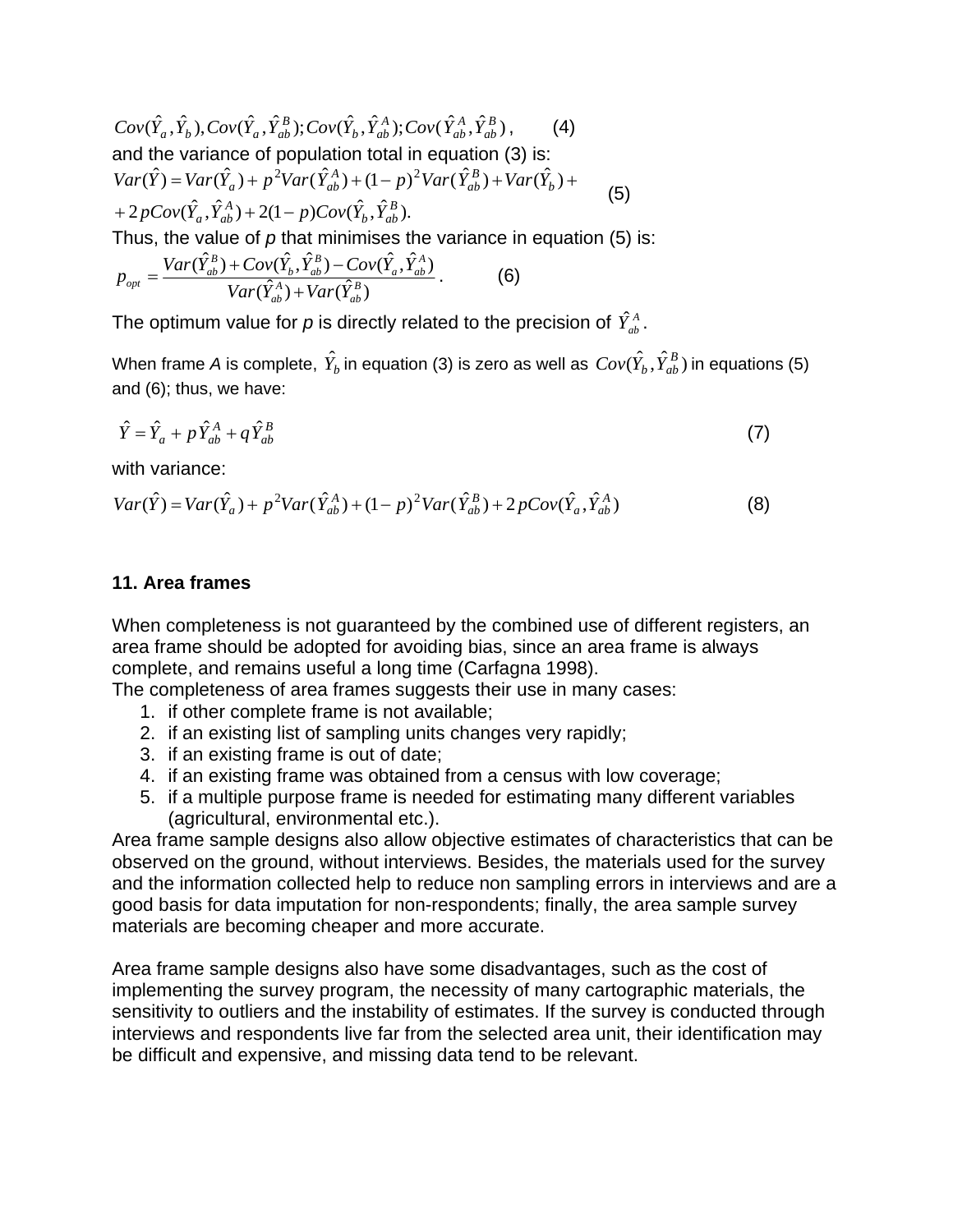#### **12. Combining a list and an area frame**

The most widespread way to avoid instability of estimates and to improve their precision is adopting a multiple frame sample survey design. For agricultural surveys, a list of very large operators and of operators that produce rare items is combined with the area frame. If this list is short, it is generally easy to construct and update. A crucial aspect of this approach is the identification of the area sample units included in the list frame. When units in the area frame and in the list sample are not detected, the estimators of the population totals have an upwards bias.

Sometimes, a large and reliable list is available. In such cases, the final estimates are essentially based on the list sample. The role of the area frame component in the multiple frame approach is essentially solving the problems connected with incompleteness of the list and estimating the incompleteness of the list itself. In these cases, updating the list and record matching for detecting overlapping sample units in the two frames are difficult and expensive operations that can produce relevant nonsampling errors (Vogel 1975 and Kott and Vogel 1995).

Combining a list and an area frame is a special case of multiple frame sample surveys in which sample units belonging to the lists and not to the area frame do not exist (domain *b* is empty) and the size of domain *ab* equals  $N_B$  (frame *B* size: the list size, that is known).

This approach is very convenient when the list contains units with large (thus probably more variable) values of some variable of interest and the survey cost of units in the list is much lower than in the area frame (Kott and Vogel 1995; Carfagna, 2001b).

The optimum value of *p* in equation (6) depends on the item and can assume very different values for the different variables. In most applications, the value of *p* is chosen equal to zero and the resulting estimator is called screening estimator, since it requires the screening and elimination from the area frame of all the area sampling units included in the list:

$$
\hat{Y} = \hat{Y}_a + \hat{Y}_{ab}^B,
$$
\n(9)

and its variance is:

 $Var(\hat{Y}) = Var(\hat{Y}_a) + Var(\hat{Y}_{ab}^B)$  (10)

# **13. Conclusions**

The extraordinary increase of ability to handle and manipulate large sets of data suggests to explore the possibility to use administrative data more extensively and even of creating statistical systems based on administrative data. This is a way for saving money, reducing response burden producing figures for very detailed domains and allowing estimation of transition over time.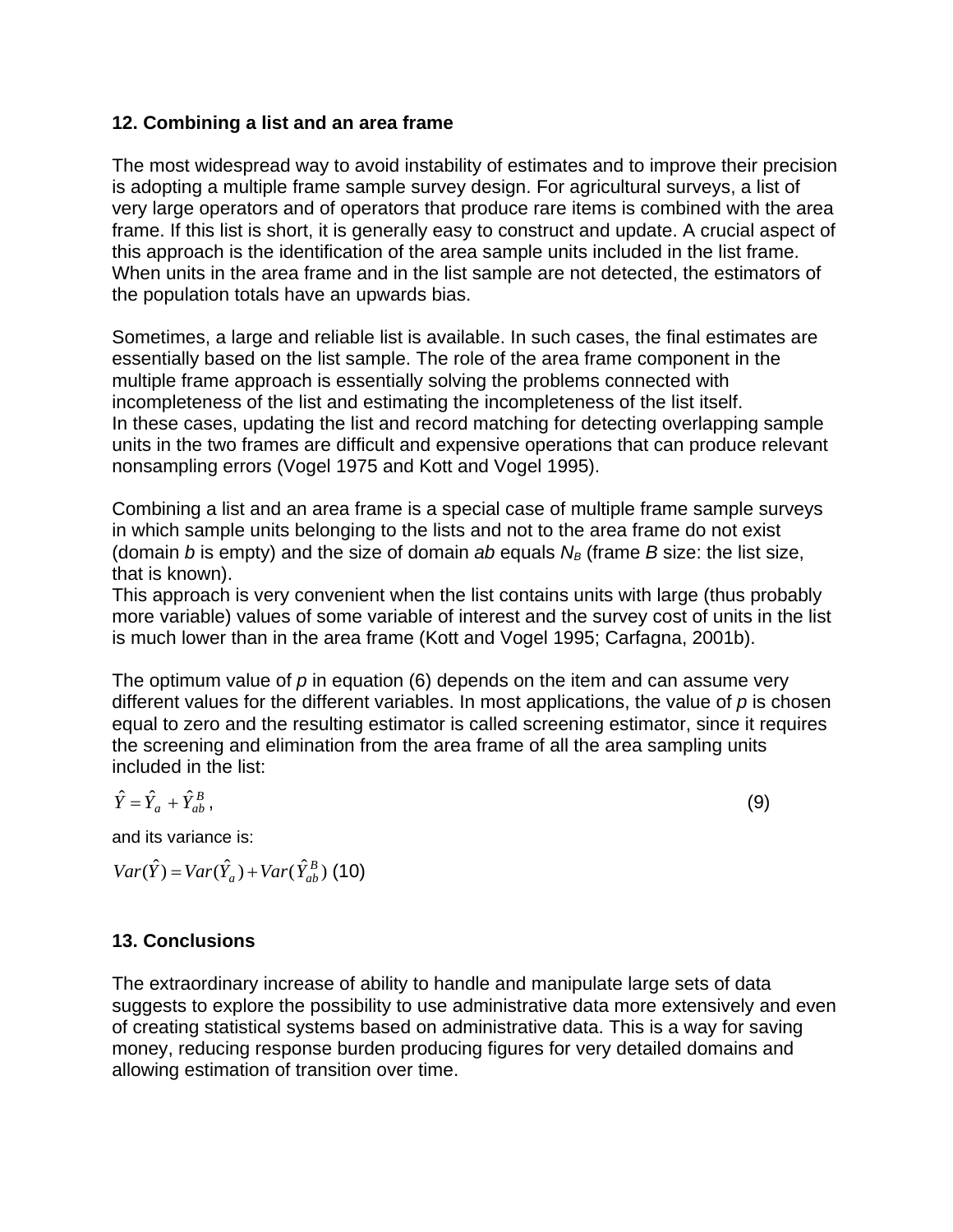However, definitions, coverage and quality of administrative data depend on administrative requirements; thus they change as these requirements change. Then information acquired is not exactly the one needed for statistical purposes and sometimes objects in the registers are partly the statistical units of the population for which statistics have to be produced and partly something else; thus evaluating undercoverage is difficult.

Administrative departments collect data for specific purposes and perform quality controls for detecting irregularities and not for evaluating the data quality. These quality controls can be misleading if used for estimating commission errors and declarations can be influenced by complex dynamics, which are difficult to foresee and can produce a bias.

Comparability over time is strongly influenced by the change of the level of coverage in the different years.

The combined use of registers improves the coverage of the population and data quality through comparison of data in the different registers and allows to describe socioeconomic situations of rural households.

Very good identification variables and a very sophisticated record linkage system are needed and a heavy statistical methodological work has to be done. The effect of imperfect matching on the estimates of parameters should be evaluated.

An approach for reducing the risk of bias due to under-coverage of registers and, at the meant time, avoiding double data acquisition is sampling farms from a complete and updated list and performing record linkage with the register for capturing register data corresponding to farms selected from the list. If the register is considered unreliable for some variables, related data have to be collected through interviews as well as data not found in the register due to record linkage difficulties

A completely different way of taking advantage of registers is improving the efficiency of estimates based on a probabilistic sample survey by the use of register data as auxiliary variable in calibration estimators Deville and Särndal (1992).

Improved efficiency allows to reach the same precision reducing sample size, survey costs and response burden

When various incomplete registers are available but information included in their records cannot be directly used and a sample survey has to be designed, these registers can be treated as multiple incomplete lists from which separate samples can be selected. This way of treating different lists does not require record matching of listing units of the different lists.

When completeness is not guaranteed by the different registers, an area frame should be adopted for avoiding bias, since an area frame is always complete, and remains useful a long time.

The most widespread way to avoid instability of estimates based on an area frame and to improve their precision is adopting a multiple frame sample survey design that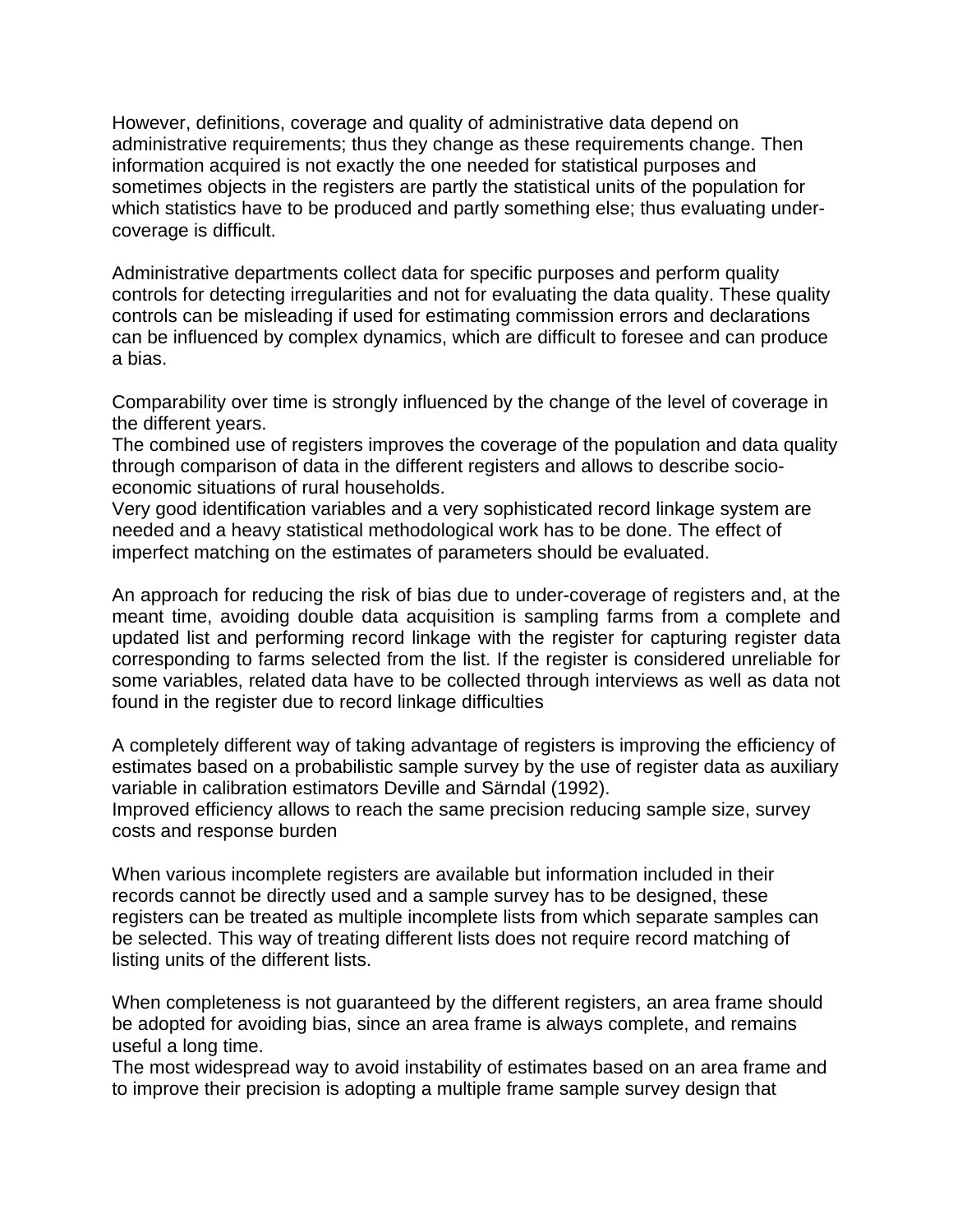combines the area frame with a list of very large operators and of operators that produce rare items. This approach is very convenient when the list contains units with large (thus probably more variable) values of some variable of interest and the survey cost of units in the list is much lower than in the area frame

The author thanks very much many people in the following organisation for their support: Eurostat, Italian Ministry of Agriculture and Forest, Istat, Consorzio ITA, AGEA, Statistics Sweden, UNECE and Statistics Department of the University of Bologna.

#### **References**

Amrhein J., Hicks S., Kott P. (1996), Methods to Control Selection when Sampling from Multiple List Frames, *Proceeding of the Section on Survey Research Methods*, American Statistical Association. Armstrong B. (1979), Test of multiple frame sampling techniques for agricultural surveys: New Brunswick, 1978, *Proceeding of the Section on Survey Research Methods*, American Statistical Association, pp. 295- 300.

Baldwin, J. , Dupuy, R. , and Penner, W. (1992), ``Development of longitudinal panel data from business registers: Canadian experience (STMA V34 4759)'', *Statistical Journal of the U.N. Economic Commission for Europe*, **9** , 289-303

Blom, E. , and Carlsson, F. (1999), ``Integration of administrative registers in a statistical system: A Swedish perspective'', *Statistical Journal of the U.N. Economic Commission for Europe*, **16** , 181-196 Bailey J.T., Kott P. S. (1997), An application of Multiple List Frame Sampling from Multi-purpose Surveys, *Proceeding of the Section on Survey Research Methods*, American Statistical Association, pp. 496-500. Balicki, A., and Szreder, M. (1997), ``Usefulness of official registers in sample surveys in Poland (STMA V39 4628)'', *Statistics in Transition*, **3** , 315-328

Bankier M. D. (1986), Estimators Based on Several Stratified Samples With Applications to Multiple Frame Surveys, *Journal of the American Statistical Association*, 81, 1074-1079.

Biffignandi, Silvia, and Butti, Christine (1993), "Administrative registers and national surveys", *Proceedings of the International Conference on Establishment Surveys. Survey Methods for Businesses, Farms, and Institutions*, 542-547

Bosecker R. R. and Ford B. L. (1976), Multiple Frame Estimation with Stratified Overlap Domains, *Proceedings of the Social Statistics Section*, American Statistical Association, Part I, pp. 219-224. Brackstone G. J. ( 1987) "Issues in the use of administrative records for statistical purposes", Survey Methodology, 13, pp. 29.43.

Brackstone G. J. ( 1999) "Managing data quality in a statistical agency", Survey Methodology, 25, pp. 139-149.

Carfagna, E. (1998). Area frame sample designs: a comparison with the MARS project, Proceedings of Agricultural Statistics 2000, International Statistical Institute, Voorburg. pp. 261-277.

Carfagna E. (2001a), "Multiple Frame Sample Surveys: Advantages, Disadvantages and Requirements", in International Statistical Institute, Proceedings, Invited papers, International Association of Survey Statisticians (IASS) Topics, Seoul August22-29, 2001.

Carfagna, E. (2001b). Cost-effectiveness of remote sensing in agricultural and environmental statistics, *Proceedings of the Conference on Agricultural and Environmental Statistical Applications in Rome (CAESAR).* June 5-7, Vol. 3 pp. 618-627. http://www.ec-gis.org/

Clark, Cynthia Z. F. , and Vacca, Elizabeth Ann (1993), ``Ensuring quality in U.S. agricultural list frames'', Proceedings of the International Conference on Establishment Surveys. Survey Methods for Businesses, Farms, and Institutions, 352-361

Colledge M. J. (1995), Frames and Business Registers: An Overview in Cox, Binder, Chinnapa, Christianson, Colledge, Kott (Eds), *Business survey methods*, Wiley, New York, pp. 21-47.

Consorzio ITA (2000), AGRIT 2000 Innovazione tecnologica. Studio per l'integrazione dati ADRIT-PAC, Ministero delle Politiche Agricole e Forestali.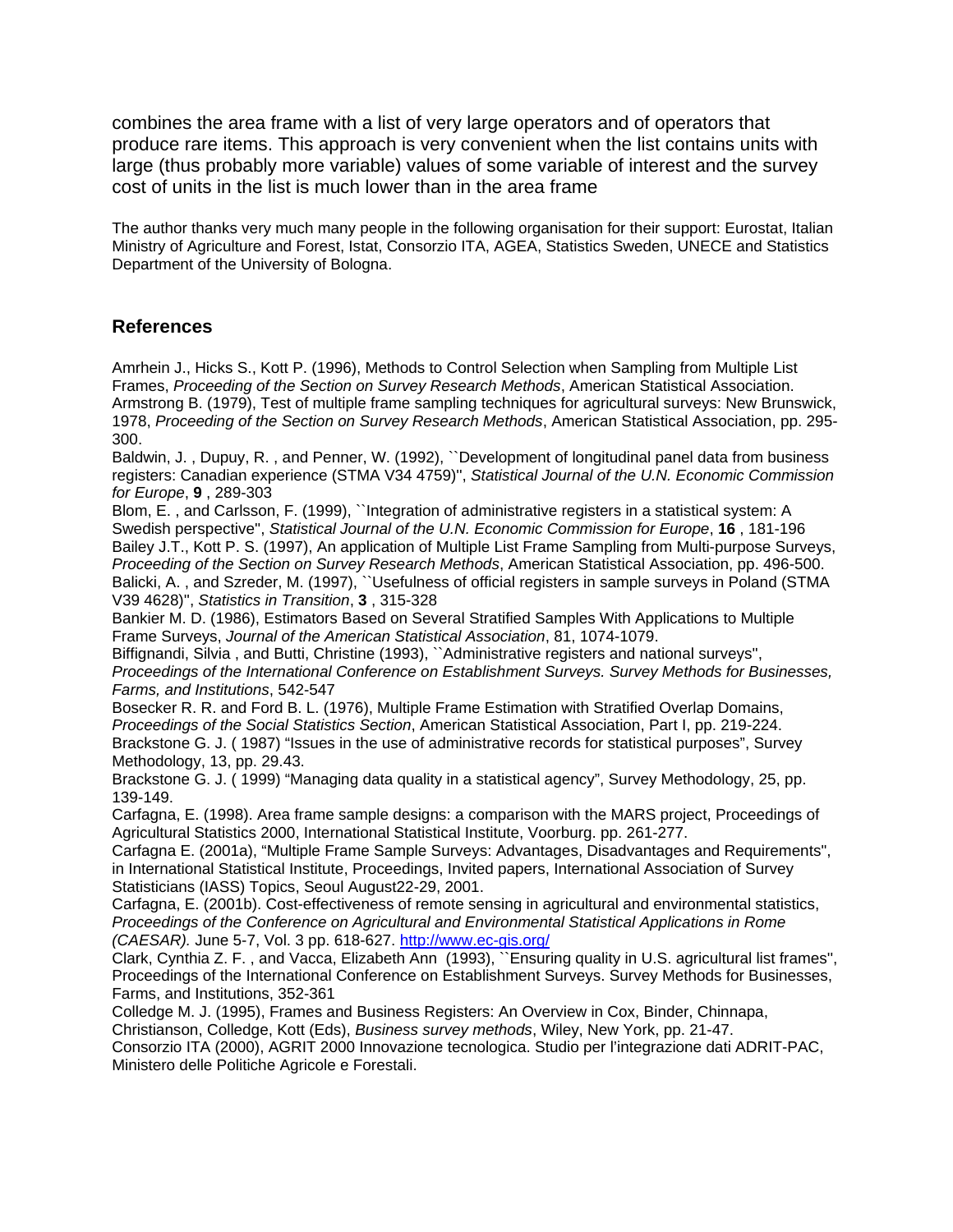Eurostat (1997), Proceedings of the seminar on the use of administrative sources for statistical purposes : Luxembourg, 15-16 January 1997,Luxembourg : Office for official publications of the European Communities.

Fienberg S.E., Johnson M.S., Junker B.W. (1999), Classical Multilevel and Bayesian Approaches to Population Size Estimation Using Multiple Lists, *Journal of the Royal Statistical Society*, vol. 162, Part 3, pp. 383-405.

Fuller W. A., Burmeister L. F. (1972) Estimators for samples from two overlapping frames, *Proceedings of the Social Statistics Section*, *American Statistical Association*, pp. 245-249.

Goldberg M. L., Gargiullo P. M. (1988), Variance Estimation Using Pseudostrata for a List-supplemented Area Probability Sample, Proceedings of the Section on Survey Research Methods, American Statistical Association, pp. 479-484.

Groves R. M., Lepkowski J. M. (1985), Dual Frame, Mixed Mode Survey Design, *Journal of Official Statistics*, 1, pp. 263-286.

Haines, Dawn E. , Pollock, Kenneth H. , and Pantula, Sastry G. (2000), ``Population size and total estimation when sampling from incomplete list frames with heterogeneous inclusion probabilities'', Survey Methodology, 26 (2) , 121-129

HANSEN M., HURWITZ W., MADOW W. (1953) *Sample Survey Methods and Theory*, New York, John Wiley and Sons, vol. I (pp. 515-558).

Hartley H. O. (1962), Multiple-frame surveys, *Proceedings of the Social Statistics Section*, *American Statistical Association*, pp. 203-206.

Hartley H. O. (1974), Multiple Frame Methodology and Selected Applications, *Sankhya*, vol.36, series C, Pt.3, pp. 99-118.

Kalton G., Anderson D. W. (1986), Sampling rare populations, *Journal of the Royal Statistical Society*, Ser. A, 149, pp. 65-82.

Jansson, K. (1994), ``Use of administrative registers for income statistics in Sweden'', *Statistical Journal of the U.N. Economic Commission for Europe*, **11** , 211-228

Jensen, P. (1994), ``Business registers for statistical use: The case of Denmark'', *Proceedings of the Italian Statistical Society, Volume 1*, **1** 303-314

Kott, Phillip S. , Amrhein, John F. , and Hicks, Susan D. (1998), ``Sampling and estimation from multiple list frames'', Survey Methodology, 24 , 3-9

Kott P. S., Bailey J. T. (2000), The Theory and Practice of Maximal Brewer Selection With Poison PRN Sampling, *International Conference on Establishment Surveys – II, Survey Methods for Business, Farms and Institutions*, American Statistical Association, June 17-21, 2000.

Kott P. S., Vogel F. A. (1995), Multiple-frame business surveys, in Cox, Binder, Chinnapa, Christianson, Colledge, Kott (Eds.), *Business survey methods*, Wiley, New York, pp. 185-201.

Lehtonen, Risto , and Veijanen, Ari (1999), ``Use of register data to improve the estimation in a sample survey: The Finnish Labour Force Survey as a case study'', *Statistics, Registries, and Science. Experiences from Finland*, 197-210

Lepkowski J., Groves R. M. (1986), A Mean Squared Error Model for Dual Frame Mixed Model Survey Design, *Journal of the American Statistical Association*, 81, 930-937.

Lohr S. L., Rao J. N. K. (2000), Inference From Dual Frame Surveys, *Journal of the American Statistical Association*, vol. 95, No. 449, Theory an Methods, pp. 271-280.

Lund R. E. (1968) Estimators in Multiple Frame Surveys, *in Proceedings of the Social Statistics Section*, American Statistical Association, pp. 282-288.

Longva, Svein , Thomsen, Ib , and Severeide, Paul Inge (1998), ``Reducing costs of censuses in Norway through use of administrative registers'', *International Statistical Review*, **66** , 223-234

Mamberti Pedullà, M. G. (1994), ``Fiscal registers and national accounts (Italian)'', *Proceedings of the Italian Statistical Society, Volume 1*, **1** 327-338

Martini, Marco (1993), ``Statistical aspects of business registers integration'', *Proceedings of the International Conference on Establishment Surveys. Survey Methods for Businesses, Farms, and Institutions*, 536-541

Myrskylä, P. (1999), ``New statistics made possible by the use of registers'', *Statistical Journal of the U.N. Economic Commission for Europe*, **16** , 165-180

Ohlsson E. (1995), Coordination of Samples Using Permanent Random Numbers, in Cox, Binder, Chinnapa, Christianson, Colledge, Kott (Eds.), *Business survey methods*, Wiley, New York, pp. 153-169.